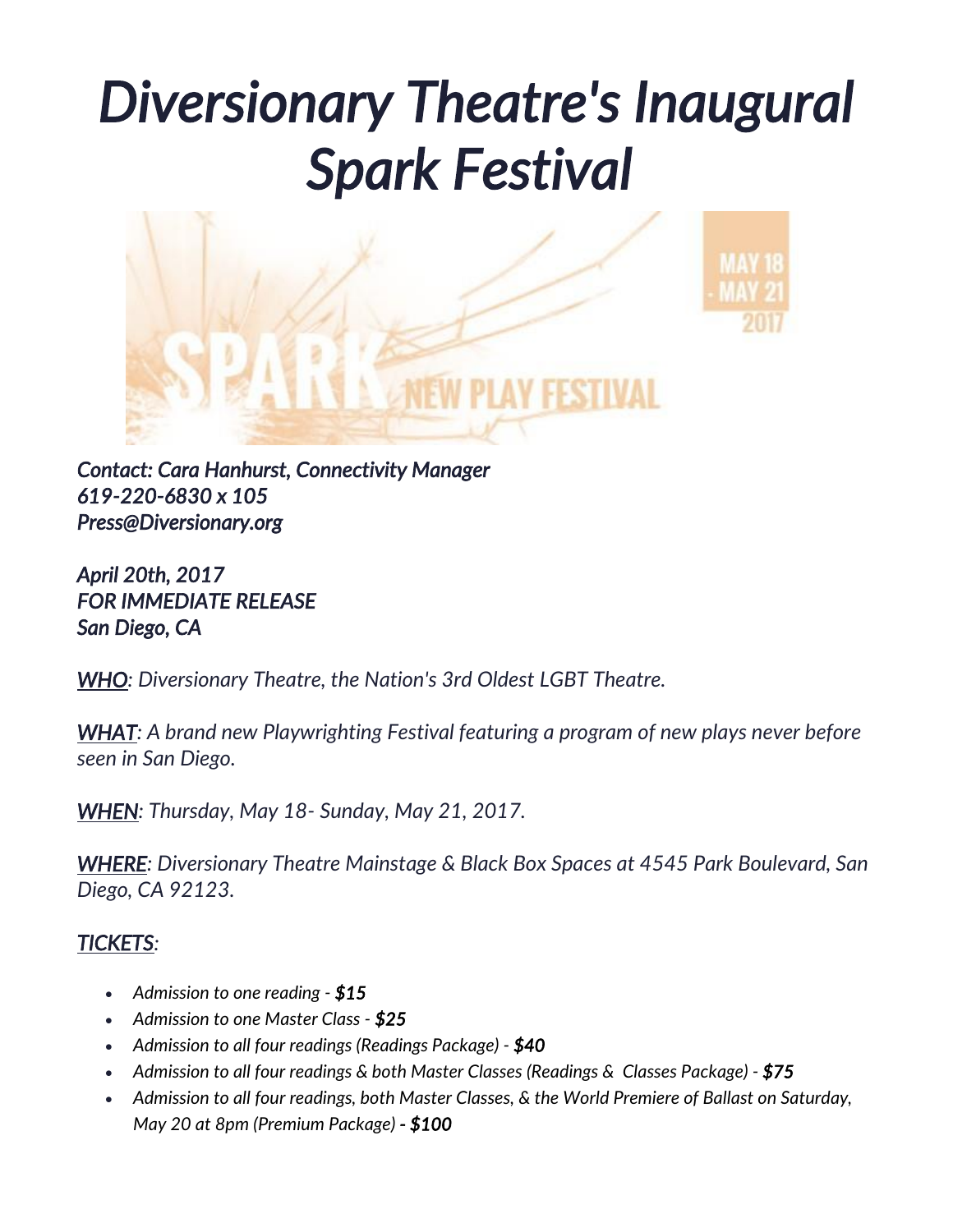*From May 18-21, Spark will present four one-night-only readings of fascinating contemporary works never before seen in San Diego by exceptional, energizing, and established playwrights. Diversionary's World Premiere production of [Ballast](http://www.diversionary.org/ballast) by Georgette Kelly is the anchor and centerpiece of Spark. Talkbacks, Master Classes with playwrights in attendance, and receptions give you the opportunity to mingle and celebrate with actors, directors, and playwrights throughout the weekend. Creative sparks will be flying!*

### *About the Plays*

*May 18th at 7pm Le Switch Written by Philip Dawkins Directed by Meg DeBoard*

*Marriage equality has finally reached the U.S. and commitment-shy David finds himself unsure how to react to the nation's honeymoon phase. When his best friend's bachelor party takes him to Montreal, he is unexpectedly swept off his feet by a beautiful young florist. In the months that follow, David and his nontraditional family (his sister, grieving activist roommate, and best friend) must decide for themselves what it really means to be committed, married, and queer. Of his inclusion in Spark, Dawkins remarks:*

*"I'm particularly thrilled to be included in the Spark, Diversionary's inaugural new play festival because it's an opportunity for me to being working with Diversionary--a company I've long had a theatrical crush on, San Diego -- a beautiful city where I've not yet had the pleasure of working, and Matt Morrow, a colleague and friend who I'm excited to work with on a more one-on-one level. The Spark offers an excellent chance for me to dive right into all three with a play that I'm very excited to share with the West Coast."* 

*May 19th at 7pm The Nether Written by Jennifer Haley Directed by Matt M. Morrow*

*The Nether is a virtual wonderland that provides total sensory immersion. Just log in, choose an identity and indulge your every desire. But when a young detective uncovers a disturbing brand of entertainment, she triggers an interrogation into the darkest corners of the imagination. Director Morrow says of The Nether,*

*"Haley's harrowing new work takes a thrilling and daring look at the future of the internet and how we present ourselves in virtual realms. This play is not for the faint of heart!"*

*May 20th at 4pm The Harvest*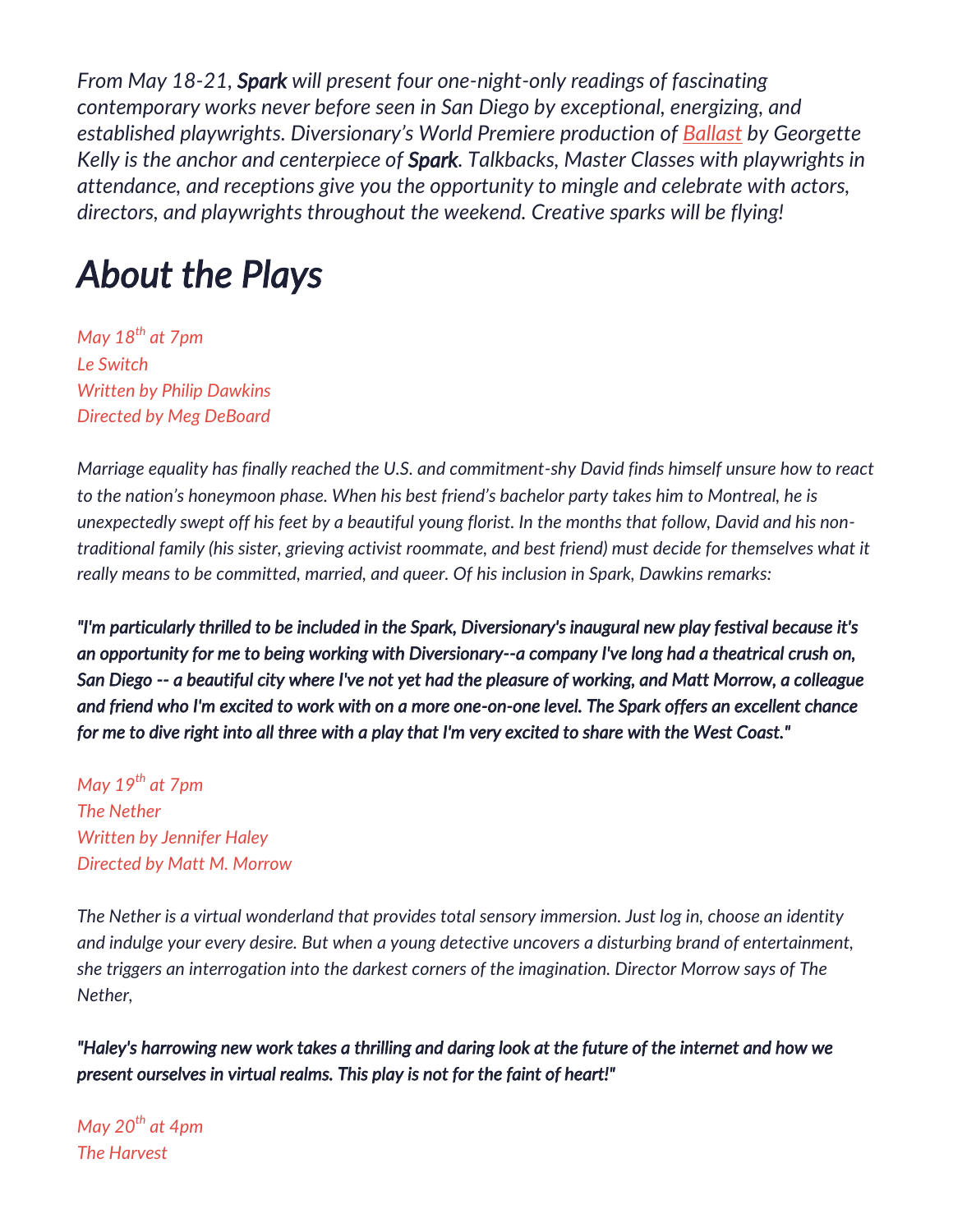#### *Written by Samuel D. Hunter Directed by Anthony Methvin*

*In the basement of a small evangelical church in southeastern Idaho, a group of young missionaries is preparing to go to the Middle East. One of them — a young man who has recently lost his father — has bought a one-way ticket. But his plans are complicated when his estranged sister returns home and makes it her mission to keep him there. Diversionary's Artistic Associate Anthony Methvin remarks,*

*"Samuel D. Hunter has an uncanny ability to shine a light into the corners of America that we often ignore. He finds the poetry, beauty, humor, and tragedy in the lives of extraordinary people who seem ordinary only because they have been unexamined. Few playwrights are able to capture the subtleties of humanity in the way that Hunter does."*

*May 21 at 2pm Swimming Circles Written by Philip Himberg Directed by Will Detlefsen*

*In high school in the late 1960's Martin and Karen were an inseparable duo, though as Martin grew to understand his emerging gay self, their relationship fell away. Why then, 25 years later, does Karen offer herself up as biological mom so that Martin and his partner, Peter can raise their own child? As Martin begins to fantasize his would-be daughter in a parallel universe, AIDS takes root in his community, and his once-trusted world begins to shift. Traversing decades and dimensions, Swimming Circles is a heartfelt take on what it means to look inward and grow up in a time that dramatically changed what it means to be gay. Himberg says that he is,*

*"Thrilled and honored to be joining Diversionary Theatre's charter new play festival, Spark, this May. The opportunity to hear one's new story in front of a real audience is what allows a writer to break through, reconceive and 'land' the tale that is in one's heart."* 

# *About the Playwrights*

*Philip Dawkins is a Chicago playwright and educator. His plays include The Happiest Place on Earth (Side Show Theatre/Greenhouse Theater Center); Le Switch (About Face Theatre, The Jungle), Charm (Northlight Theatre), Miss Marx: Or The Involuntary Side Effect of Living (Strawdog Theatre), The Homosexuals (About Face Theater), Dr.Seuss's The Sneetches, the Musical with composer David Mallamud (Children's Theater Company, Minneapolis), and many plays for young audiences and young performers. His play Charm, will receive its NY premiere at MCC this fall, 2017 under the direction of Will Davis. He teaches playwriting at Northwest University, Loyola University Chicago, and through the Victory Gardens ACCESS Program.*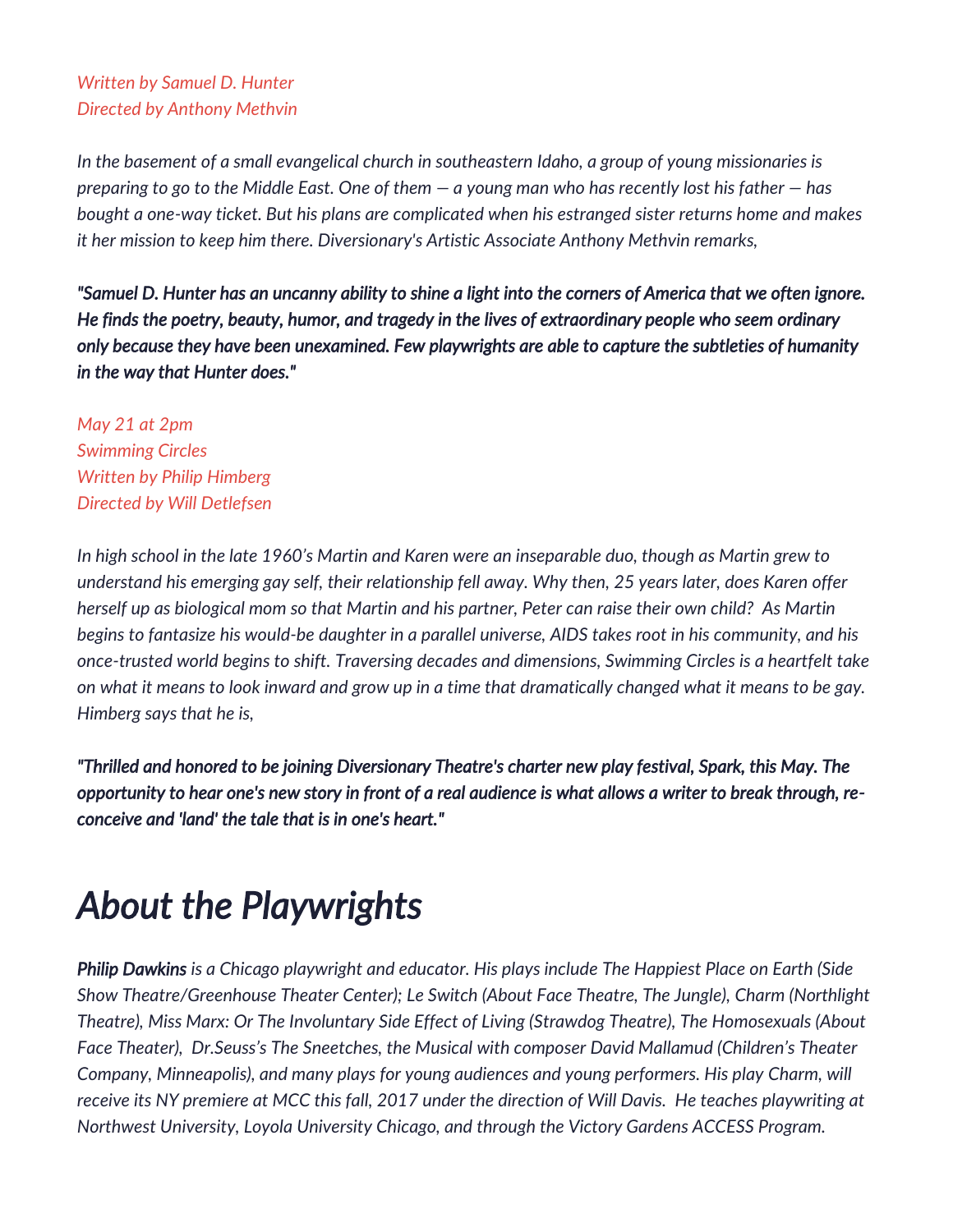

*Jennifer Haley is a playwright whose work delves into ethics in virtual reality and the impact of technology on our human relationships, identity, and desire. She won the 2012 Susan Smith Blackburn Prize for her play, The Nether, produced in Los Angeles, off-Broadway, on London's West End, across the US and internationally in Scandinavia, Germany, Turkey, Slovenia and Spain. Other plays include Neighborhood 3: Requisition of Doom, a horror story about* 

*suburban video game addiction, and Froggy, a noir thriller with interactive media design. Jennifer has worked with Center Theatre Group, Royal Court Theatre, Headlong, MCC, Sonia Friedman Productions, Woolly Mammoth, the Humana Festival of New Plays, The Banff Centre, Sundance Theatre Lab, O'Neill National Playwrights Conference, Lark Play Development Center, PlayPenn, and Page 73. She is a member of New Dramatists in New York City and lives in Los Angeles, where she founded the Playwrights Union.*



*Samuel D. Hunter's plays include The Whale (Drama Desk Award, Lucille Lortel Award for Outstanding Play, GLAAD Media Award, Drama League and Outer Critics Circle nominations for Best Play), A Bright New Boise (Obie Award, Drama Desk nomination for Best Play), The Few, A Great Wilderness, Rest, Pocatello, and most recently, Lewiston and Clarkston. Among other honors, he is the recipient of a 2014 MacArthur "Genius Grant" Fellowship and an* 

*honorary doctorate from the University of Idaho. His plays have been produced in New York at Playwrights Horizons, Rattlestick Playwrights Theater, Clubbed Thumb and Page 73, and around the country at such theaters as Seattle Rep, South Coast Rep, Victory Gardens, Williamstown Theater Festival, The Old Globe, Woolly Mammoth Theatre Company, Denver Center Theatre Company, Marin Theater Company, and elsewhere. A native of northern Idaho, Sam lives in NYC. He holds degrees in playwriting from NYU, The Iowa Playwrights Workshop, and Juilliard.*



*Philip Himberg has been Artistic Director of the Sundance Institute Theatre Program since 1997. The Institute's developmental theatre labs have supported hundreds of artists, new plays and musicals that have gone on to production and acclaim. Fun Home, A Gentleman's Guide to Love and Murder, I Am My Own Wife, Indecent, Well, Grey Gardens, Circle Mirror Transformation are just a few of the titles developed at Sundance Labs. As a playwright, Philip's most recent play Paper Dolls received its world premiere at the Tricycle Theatre in London and will have its US premiere at the Mosaic Theatre in DC next season. Philip co-wrote and directed Carry It On, a solo show for Maureen McGovern. His directing credits include the world premiere of Terrence McNally's Some Men at the Philadelphia* 

*Theatre Company among many others. He is a former Tony Award Nominator, Past President of the Board of TCG, has taught at NYU Tisch, and currently teaches at the Yale Drama School.*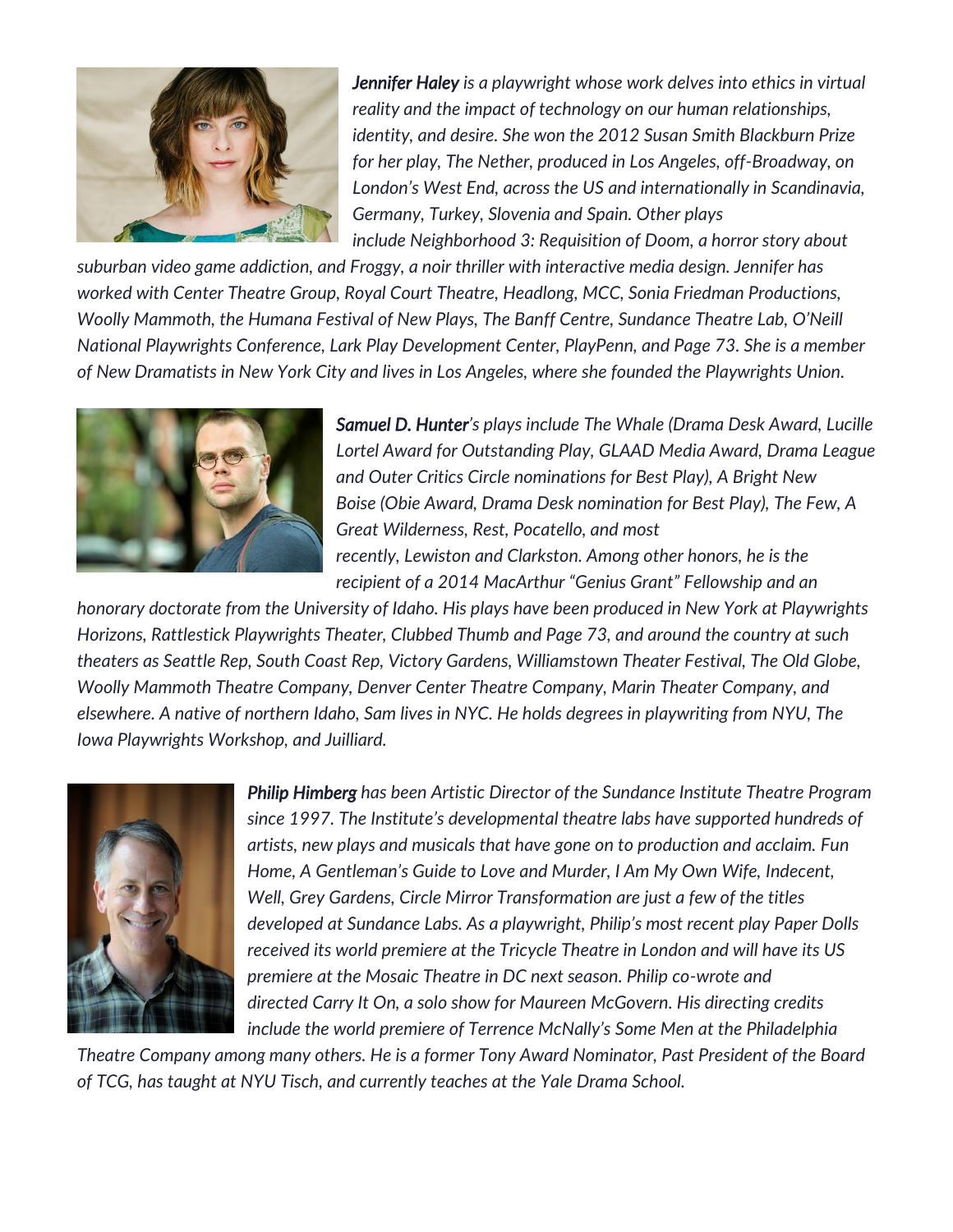# *About the Directors*

*Will Detlefsen is thrilled to be working at Diversionary Theatre for the first time. Will most recently directed the world premiere of Will Snider's Strange Men at UC San Diego's Wagner New Play Festival. Select credits at UCSD include Tennessee Williams' Vieux Carré and Eugene Ionesco's Rhinoceros. Later this month Will will direct the west coast premiere of Chris Thorpe's Confirmation and Stephanie Del Rosso's Machinalia at the Ubuntu Theater Project in Oakland, CA. His New York credits include the world premieres of T. Adamson's House & Variations and Toni Schlesinger's The Mystery of Pearl Street, both at Dixon Place, and the revivals of Sarah Kane's Blasted and Harold Pinter's The Birthday Party. Detlefsen's assisting credits include Alex Timbers, Gabor Tompa, Terry Kinney, Rachel Chavkin, and Young Jean Lee. BFA: New York University; Directing MFA: UC San Diego.*

*Meg DeBoard most recently directed Into the Woods at Salomon Theatre and A Wrinkle in Time for Junior Theatre. She lived in London for two years, studying with acclaimed directors Stephen Unwin of The Rose Theatre and Melly Still from The National Theatre. Since moving to San Diego about a year ago, she has worked on Hollywood! and Blueprints to Freedom, both at La Jolla Playhouse, and When the Rain Stops Falling at Cygnet Theatre, all as assistant director. She also recently directed a staged reading of Death of a Late Summer Songbird for Cygnet Theatre's Finish Line Commission. Directing credits include: And Then They Came For Me: Remembering the World of Anne Frank, Lulu, Seussical, The Adventures of Tom Sawyer (Hawai'i Premiere), Into the Woods, Urinetown, The Wizard of Oz, Annie, and The Little Mermaid. She has an MFA in Theatre Directing from The University of Essex in England.*

*Anthony Methvin is the Producing Director for Backyard Renaissance where he co-directed their production of Abundance, directed the Backyard Unleashed readings of Assistance and Bachelorette, and both directed and adapted Showgirls: Live and Unleashed. At Diversionary Theatre, where he is Artistic Associate, he directed the Open Mondays reading of Wolves. He was Assistant Director on Buyer & Cellar and Sense & Sensibility (The Old Globe), Dogfight (Cygnet Theatre), Baby with the Bathwater(Diversionary Theatre), and Spring Awakening (Palomar College). Local performances include Doug in Gutenberg! The Musical! and Lord John in The Elephant Man (Backyard Renaissance), Roger in A New Brain, Reed in Boys and Girls, and Kent in Harmony, Kansas(Diversionary Theatre). Other favorite roles include Leo Frank (Parade) and Prior (Angels in America: Millennium Approaches and Perestroika). His play, Bleed Like Me, has been developed locally and at FSU, where he graduated with a BFA in Acting. You can follow him on Instagram @anthonymethvin.*

*Matt M. Morrow, Diversionary's Executive Artistic Director, has almost 20 years of experience developing, producing and directing new works, having started his career assisting Ira Weitzman, Associate Producer of New Musicals at Playwrights Horizons. Under his leadership, Diversionary won the 2016 Don Braunagel Award for Outstanding Work by a Small Theatre. Matt is directing the upcoming World Premiere of Georgette Kelly's Ballast at Diversionary, and has directed the West Coast premieres of works by Jordan Harrison, Christopher Shinn and Bathesheba Doran. Prior to joining Diversionary, Matt was the Associate Artistic Director of City Theatre in Pittsburgh where he directed the World Premiere of South Side Stories,*